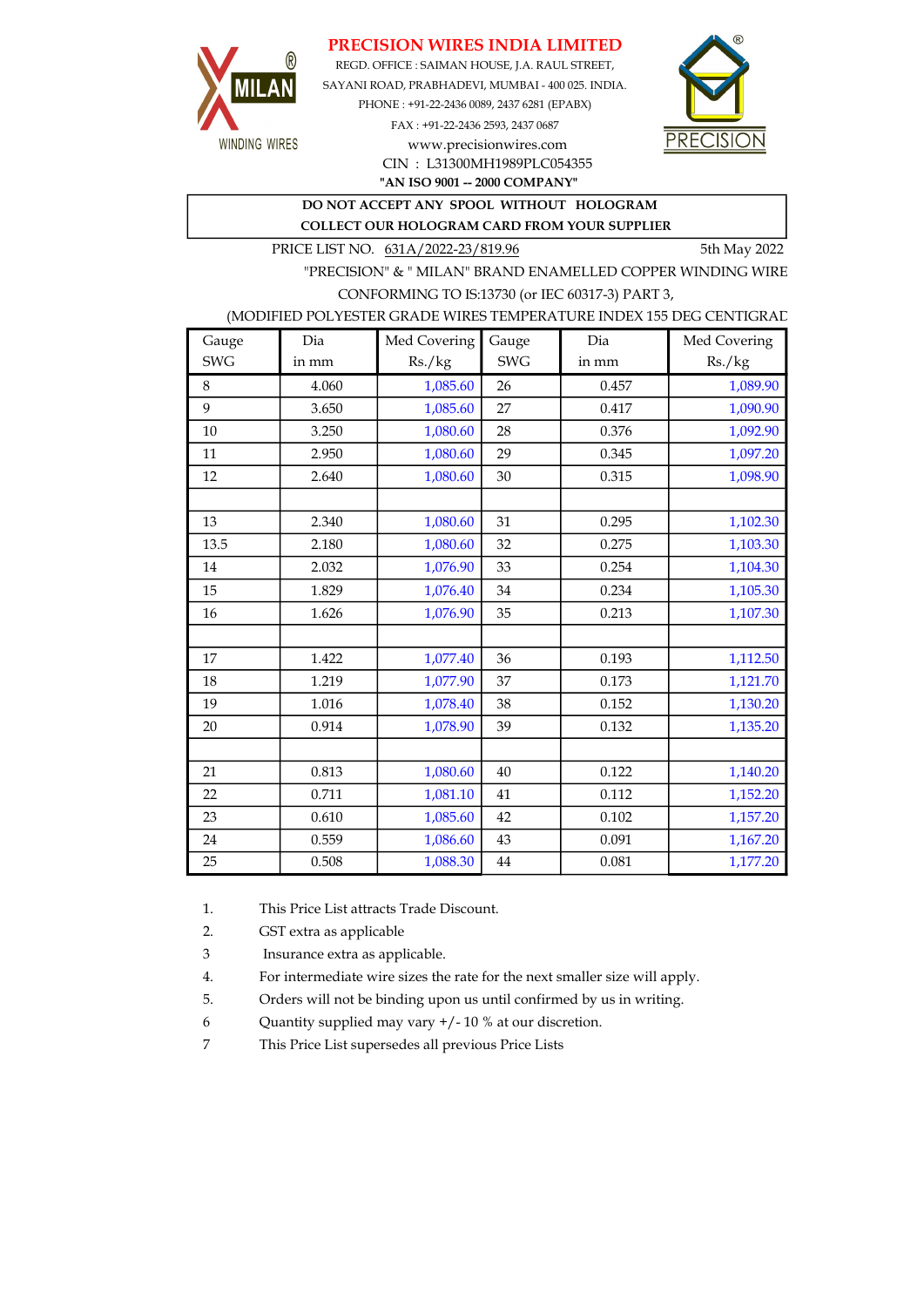

PRECISION WIRES INDIA LIMITED

REGD. OFFICE : SAIMAN HOUSE, J.A. RAUL STREET, SAYANI ROAD, PRABHADEVI, MUMBAI - 400 025. INDIA. PHONE : +91-22-2436 0089, 2437 6281 (EPABX) FAX : +91-22-2436 2593, 2437 0687 www.precisionwires.com



CIN : L31300MH1989PLC054355 "AN ISO 9001 -- 2000 COMPANY"

DO NOT ACCEPT ANY SPOOL WITHOUT HOLOGRAM COLLECT OUR HOLOGRAM CARD FROM YOUR SUPPLIER

PRICE LIST NO.  $631B/2022-23/819.96$  5th May 2022

"PRECISION" & " MILAN" BRAND ENAMELLED COPPER WINDING WIRE CONFORMING TO IS:13730 PART 13, ( IEC 60317-13)

#### (DUAL COATED WIRES CLASS H+ WIRES TEMPERATURE INDEX 200 DEG CENTIGRAD

| Gauge           | Dia   | Med Covering | Gauge           | Dia   | Med Covering |
|-----------------|-------|--------------|-----------------|-------|--------------|
| <b>SWG</b>      | in mm | Rs./kg       | <b>SWG</b>      | in mm | Rs./kg       |
| 8               | 4.060 | 1,110.40     | 26              | 0.457 | 1,112.10     |
| 9               | 3.650 | 1,110.40     | 27              | 0.417 | 1,113.60     |
| 10              | 3.250 | 1,107.40     | 28              | 0.376 | 1,115.10     |
| 11              | 2.950 | 1,107.40     | 29              | 0.345 | 1,118.60     |
| $\overline{12}$ | 2.640 | 1,107.40     | $\overline{30}$ | 0.315 | 1,119.60     |
|                 |       |              |                 |       |              |
| 13              | 2.340 | 1,107.40     | 31              | 0.295 | 1,122.50     |
| 13.5            | 2.180 | 1,107.40     | 32              | 0.275 | 1,123.50     |
| 14              | 2.032 | 1,102.90     | 33              | 0.254 | 1,124.50     |
| 15              | 1.829 | 1,102.40     | 34              | 0.234 | 1,125.50     |
| 16              | 1.626 | 1,102.90     | 35              | 0.213 | 1,127.50     |
|                 |       |              |                 |       |              |
| 17              | 1.422 | 1,103.40     | 36              | 0.193 | 1,132.00     |
| 18              | 1.219 | 1,103.90     | 37              | 0.173 | 1,139.00     |
| 19              | 1.016 | 1,104.40     | 38              | 0.152 | 1,147.50     |
| 20              | 0.914 | 1,104.90     | 39              | 0.132 | 1,152.50     |
|                 |       |              |                 |       |              |
| 21              | 0.813 | 1,106.60     | 40              | 0.122 | 1,157.50     |
| 22              | 0.711 | 1,107.10     | 41              | 0.112 | 1,169.50     |
| 23              | 0.610 | 1,109.10     | 42              | 0.102 | 1,177.50     |
| 24              | 0.559 | 1,110.10     | 43              | 0.091 | 1,184.50     |
| 25              | 0.508 | 1,111.10     | 44              | 0.081 | 1,194.50     |

- 1. This Price List attracts Trade Discount.
- 2. GST extra as applicable
- 3 Insurance extra as applicable.
- 4. For intermediate wire sizes the rate for the next smaller size will apply
- 5. Orders will not be binding upon us until confirmed by us in writing.
- 6. Quantity supplied may vary  $+/-10\%$  at our discretion.
- 7 This Price List supersedes all previous Price Lists



## PRECISION WIRES INDIA LIMITED

REGD. OFFICE : SAIMAN HOUSE, J.A. RAUL STREET, SAYANI ROAD, PRABHADEVI, MUMBAI - 400 025. INDIA. PHONE : +91-22-2436 0089, 2437 6281 (EPABX)

> www.precisionwires.com CIN : L31300MH1989PLC054355 FAX : +91-22-2436 2593, 2437 0687